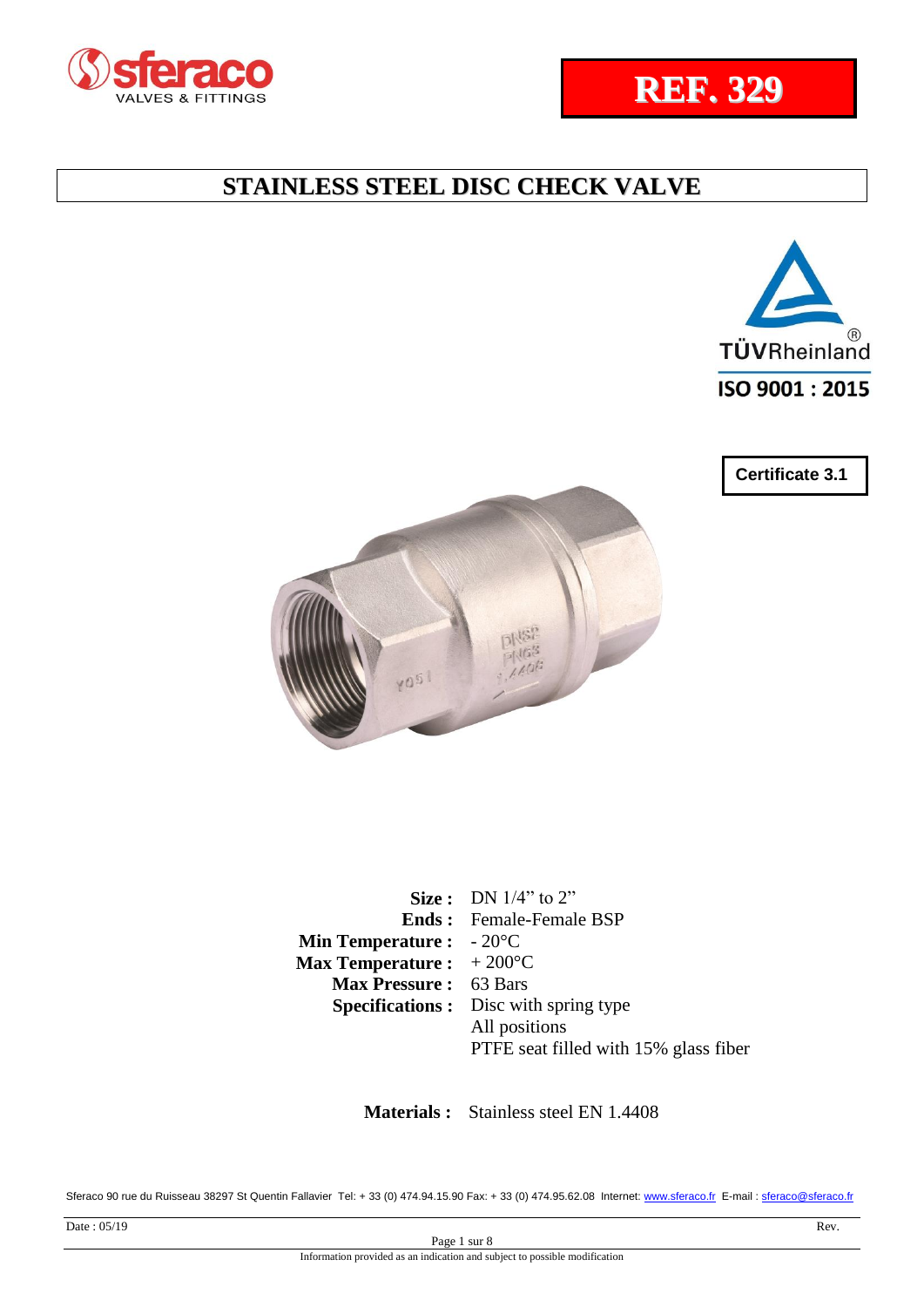

#### *SPECIFICATIONS :*

- 2 pieces disc with spring check valve
- All positions (respect the flow direction indicated by the arrow )
- Short length
- PTFE seat filled with 15% glass fiber

#### *USE :*

- Chemical and pharmaceutical industries, petrochemical industries, hydraulic installation, compressed air, potable water
- Min Temperature Ts : 20°C
- Max Temperature Ts :+ 200°C
- Max Pressure Ps : 63 bars ( see graph under )
- Steam : 14 bars max

#### *PRESSURE / TEMPERATURE GRAPH :*



#### *FLOW COEFFICIENT Kvs ( M3 / h ) :*

| <b>DN</b>  | 1/4" | 3/8" | 1/2" | 3/4" | <b>A.H.</b> | 1"1/4" | 1"1/2 | $\sim$ |
|------------|------|------|------|------|-------------|--------|-------|--------|
| Kvs (m3/h) | 2.6  | 2.6  | 3.8  | 5.1  |             | 10.3   | 12.8  | 16     |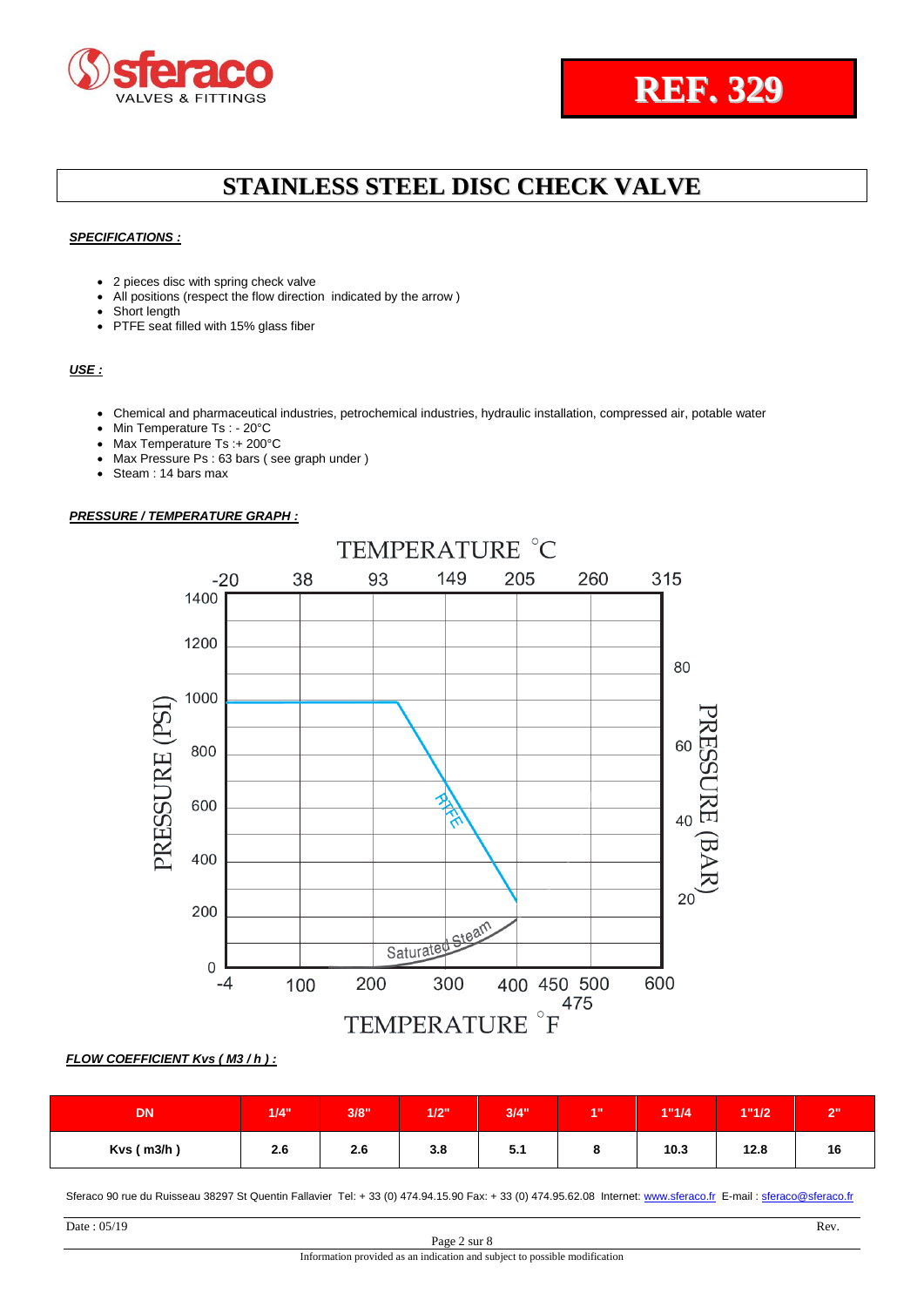

**REF. 329**

### *HEAD LOSS GRAPH :*

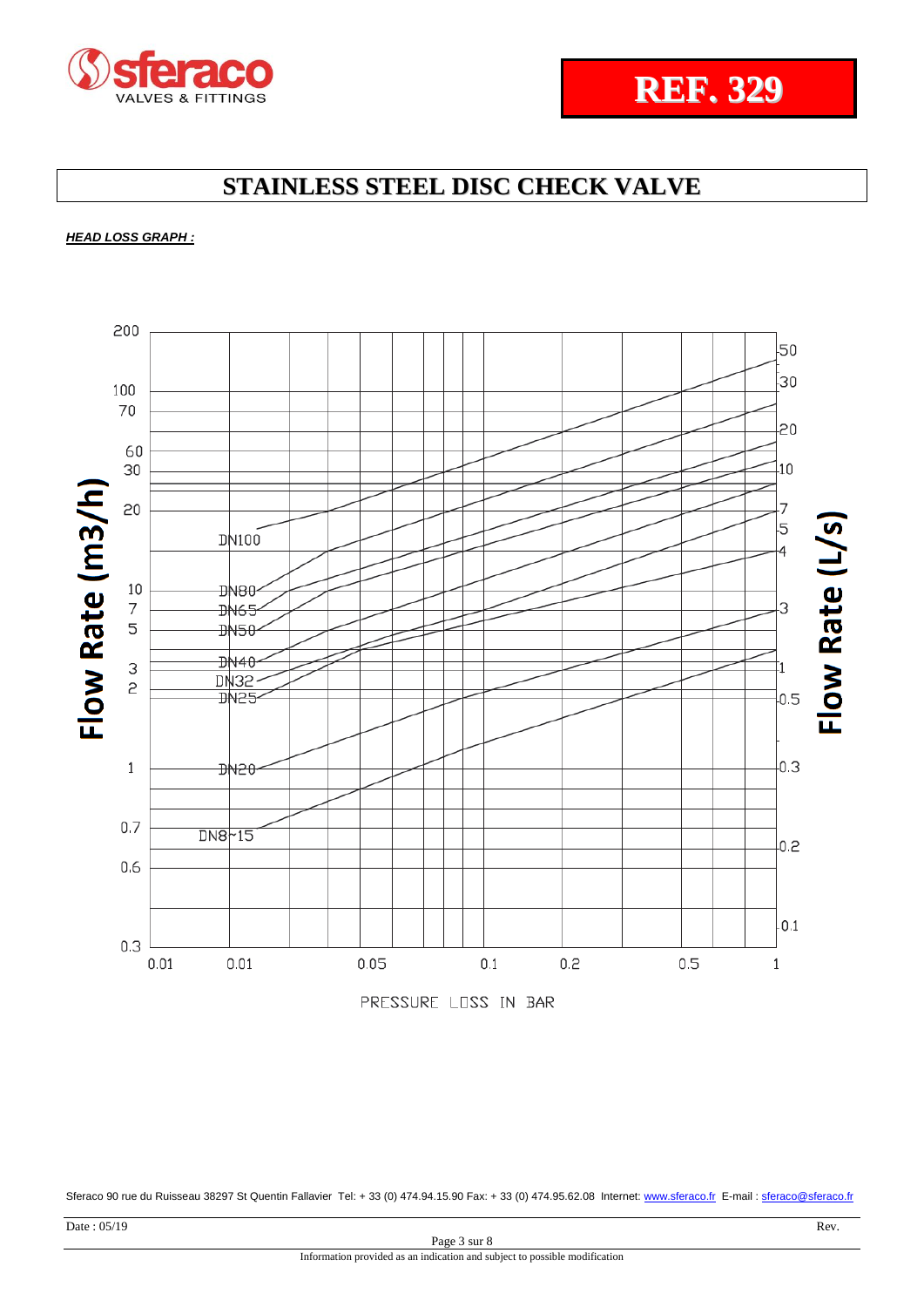



*OPENING PRESSURE ( in mbar ) :*

| DN |    |    |    |
|----|----|----|----|
| 8  | 20 | 19 | 20 |
| 10 | 20 | 19 | 20 |
| 15 | 21 | 20 | 21 |
| 20 | 21 | 20 | 21 |
| 25 | 22 | 21 | 22 |
| 32 | 23 | 22 | 24 |
| 40 | 24 | 22 | 24 |
| 50 | 25 | 23 | 25 |

### *RANGE :*

Female / female threaded BSP cylindrical 2 pieces disc check valve **Ref. 329** from DN 1/4" to DN 2"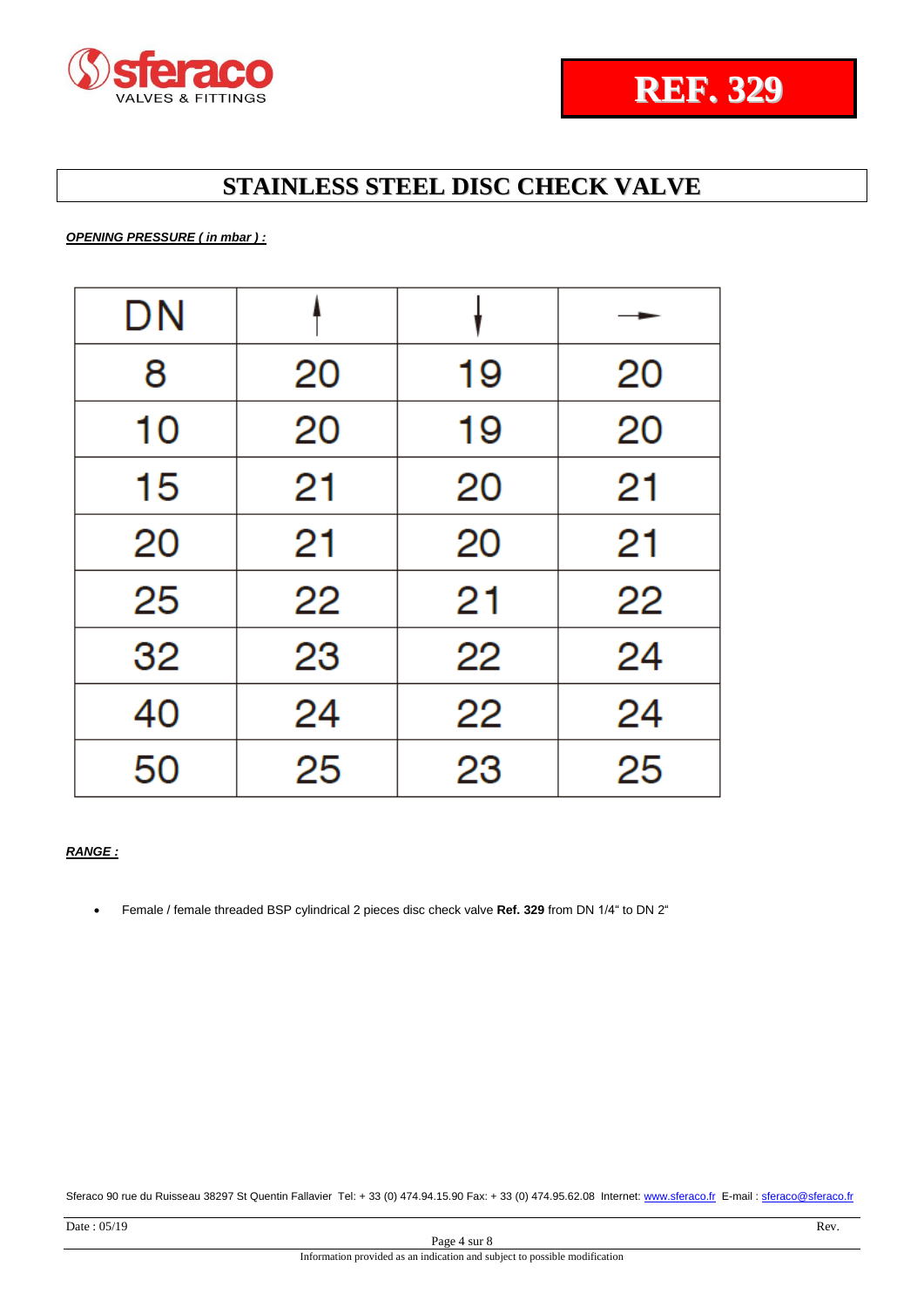



*MATERIALS :*



| <b>Item</b> | <b>Designation</b> | <b>Materials</b>                 |
|-------------|--------------------|----------------------------------|
| 1           | Body               |                                  |
| 2           | <b>Bonnet</b>      | EN 1.4408                        |
| 3           | <b>Disc</b>        |                                  |
| 4           | Gasket             | PTFE filled with 15% glass fiber |
| 5           | Spring             | AISI 316                         |
| 6           | Body gasket        | PTFE filled with 15% glass fiber |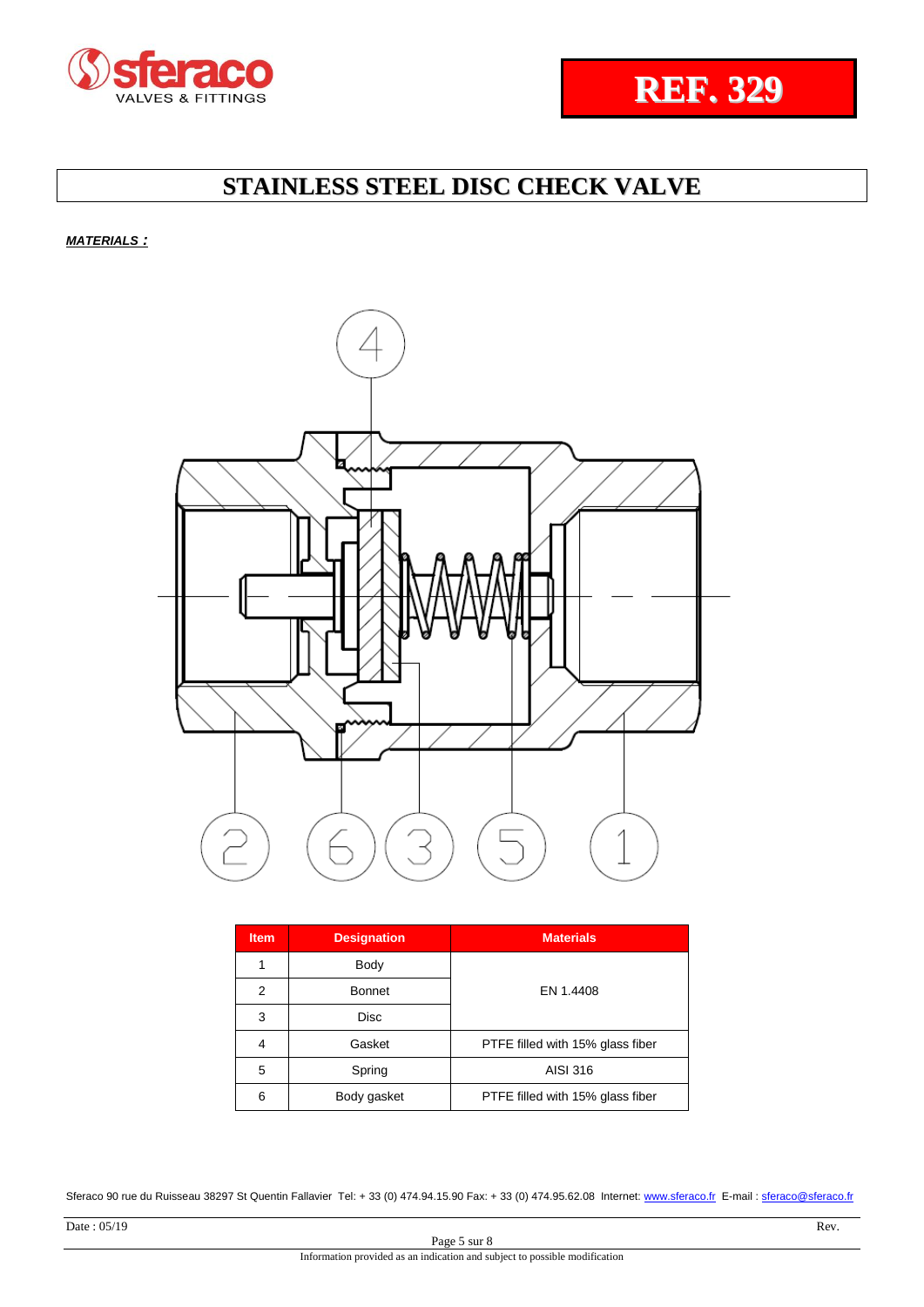



*SIZE ( in mm ) :*



| <b>DN</b>   | 1/4" | $3/8$ <sup>"</sup> | $1/2$ <sup>"</sup> | $3/4$ <sup>"</sup> | -4.66 | 1"1/4 | 1"1/2 | 2 <sup>ii</sup> |
|-------------|------|--------------------|--------------------|--------------------|-------|-------|-------|-----------------|
| Ød          | 10   | 10                 | 15                 | 20                 | 25    | 32    | 40    | 50              |
| ØD          | 34.3 | 34.3               | 34.3               | 46                 | 54    | 62.5  | 73.5  | 90.5            |
| ►           | 58.7 | 58.7               | 58.7               | 72.9               | 88.9  | 106.2 | 126.5 | 127             |
| Weight (Kg) | 0.18 | 0.17               | 0.19               | 0.4                | 0.6   |       | 1.5   | 2.2             |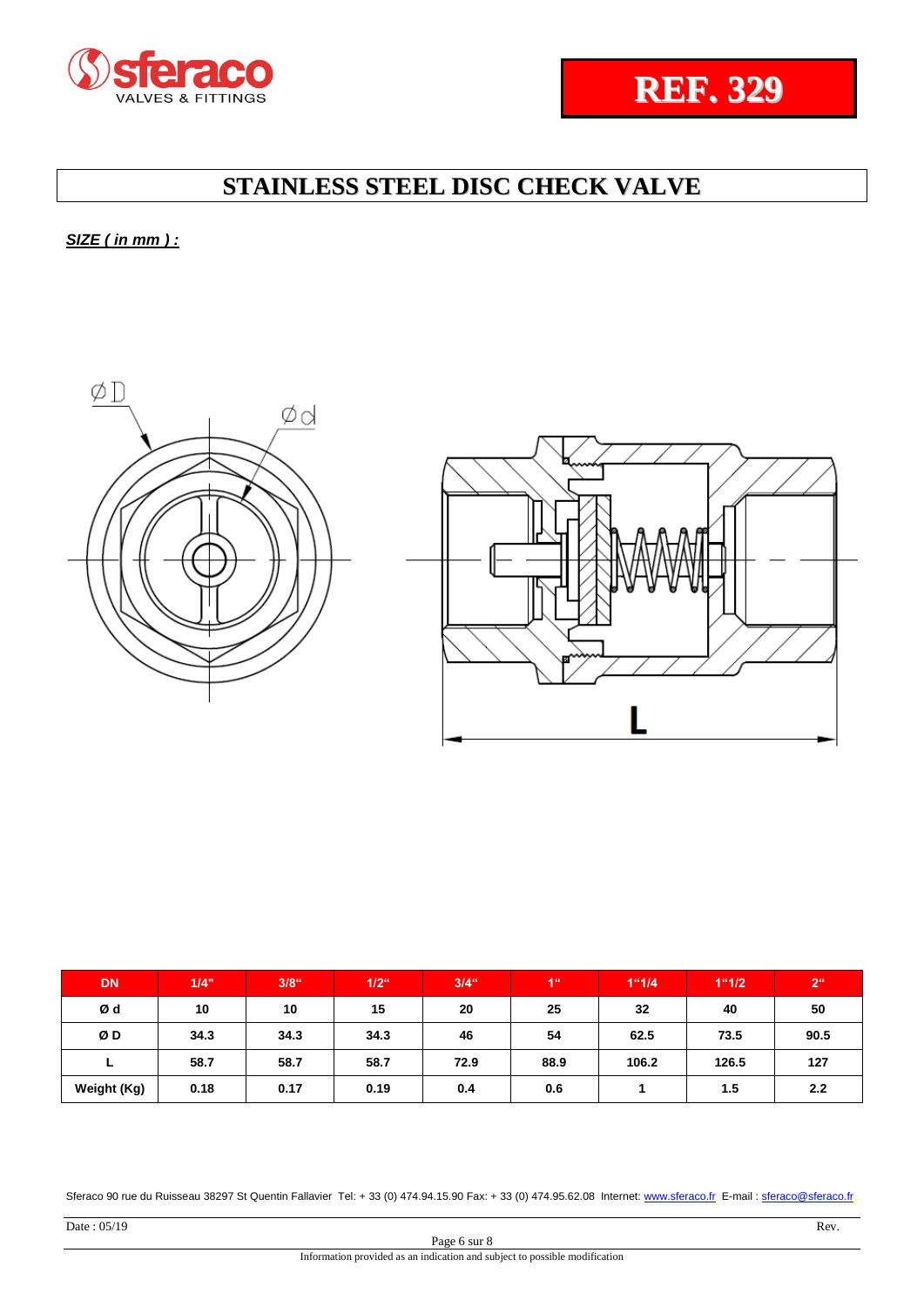



#### *STANDARDS :*

- Fabrication according to ISO 9001 : 2015
- DIRECTIVE 2014/68/UE : Products excluded from directive (Article 4. § 3)
- Certificate 3.1 on request
- Pressure tests according to API 598, table 6
- BSP threaded cylindrical ends according to ISO 228-1

**ADVICE :** Our opinion and our advice are not guaranteed and SFERACO shall not be liable for the consequences of damages. The customer must check the right choice of the products with the real service conditions.